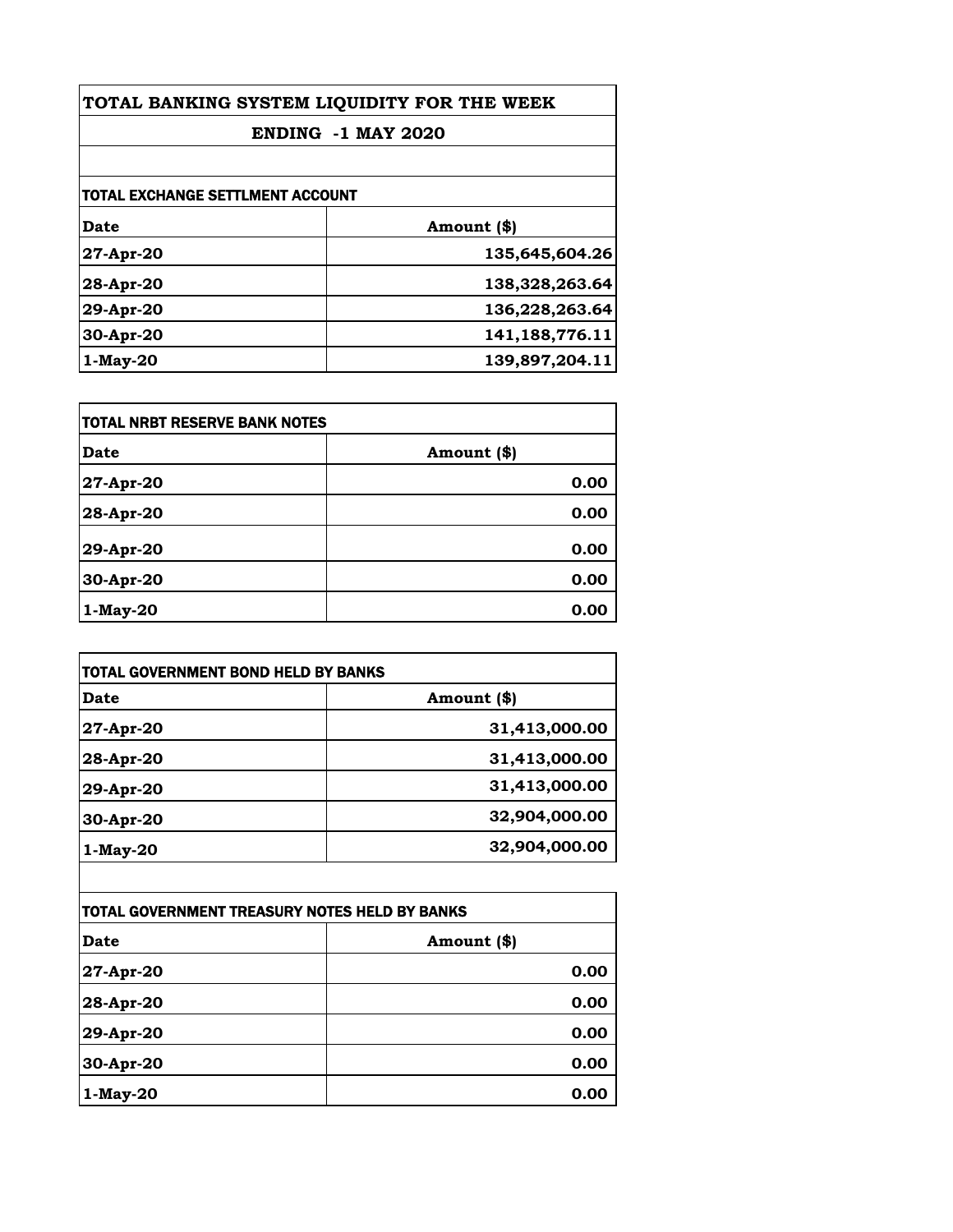| TOTAL BANKING SYSTEM LIQUIDITY FOR THE WEEK |                           |
|---------------------------------------------|---------------------------|
|                                             | <b>ENDING -8 MAY 2020</b> |
|                                             |                           |
| TOTAL EXCHANGE SETTLMENT ACCOUNT            |                           |
| Date                                        | Amount (\$)               |
| $4$ -May-20                                 | 139,457,367.04            |
| 5-May-20                                    | 139,623,022.68            |
| 6-May-20                                    | 140,523,919.35            |
| 7-May-20                                    | 145,795,386.83            |
| 8-May-20                                    | 146,071,547.33            |

| <b>TOTAL NRBT RESERVE BANK NOTES</b> |             |
|--------------------------------------|-------------|
| Date                                 | Amount (\$) |
| 4-May-20                             | 0.00        |
| 5-May-20                             | 0.00        |
| 6-May-20                             | 0.00        |
| 7-May-20                             | 0.00        |
| 8-May-20                             | 0.00        |

| <b>TOTAL GOVERNMENT BOND HELD BY BANKS</b> |               |
|--------------------------------------------|---------------|
| Date                                       | Amount (\$)   |
| 4-May-20                                   | 31,413,000.00 |
| 5-May-20                                   | 31,413,000.00 |
| 6-May-20                                   | 31,413,000.00 |
| 7-May-20                                   | 32,904,000.00 |
| 8-May-20                                   | 32,904,000.00 |

| TOTAL GOVERNMENT TREASURY NOTES HELD BY BANKS |             |
|-----------------------------------------------|-------------|
| Date                                          | Amount (\$) |
| 4-May-20                                      | 0.00        |
| 5-May-20                                      | 0.00        |
| 6-May-20                                      | 0.00        |
| 7-May-20                                      | 0.00        |
| 8-May-20                                      | 0.00        |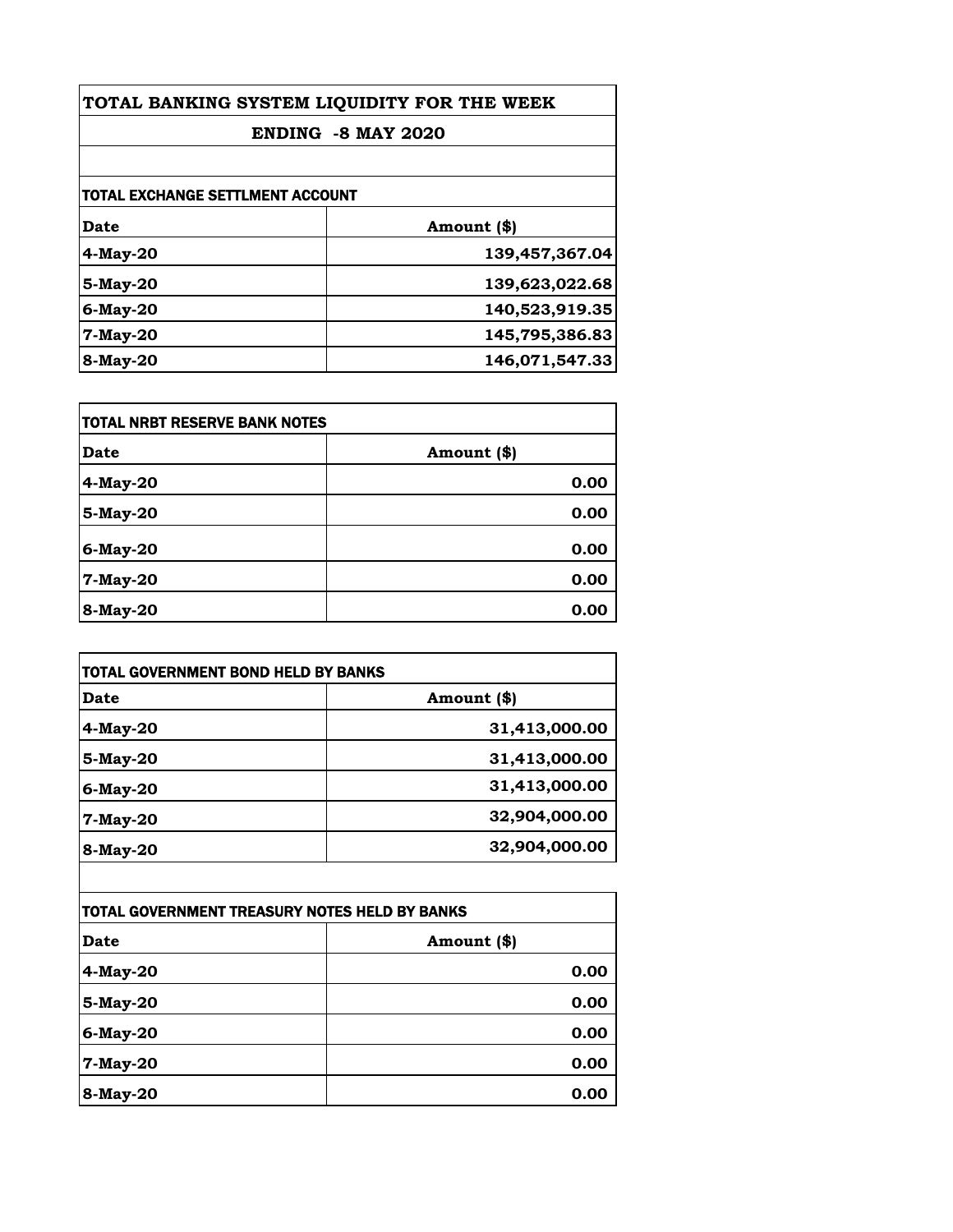| TOTAL BANKING SYSTEM LIQUIDITY FOR THE WEEK |                |
|---------------------------------------------|----------------|
| <b>ENDING -15 MAY 2020</b>                  |                |
|                                             |                |
| <b>TOTAL EXCHANGE SETTLMENT ACCOUNT</b>     |                |
| Date                                        | Amount (\$)    |
| 11-May-20                                   | 144,960,125.64 |
| 12-May-20                                   | 141,709,708.53 |
| 13-May-20                                   | 142,867,795.56 |
| 14-May-20                                   | 143,440,129.33 |
| 15-May-20                                   | 142,318,315.24 |

| <b>TOTAL NRBT RESERVE BANK NOTES</b> |             |
|--------------------------------------|-------------|
| Date                                 | Amount (\$) |
| 11-May-20                            | 0.00        |
| 12-May-20                            | 0.00        |
| 13-May-20                            | 0.00        |
| 14-May-20                            | 0.00        |
| 15-May-20                            | 0.00        |

| <b>TOTAL GOVERNMENT BOND HELD BY BANKS</b> |               |
|--------------------------------------------|---------------|
| Date                                       | Amount (\$)   |
| 11-May-20                                  | 32,904,000.00 |
| 12-May-20                                  | 32,904,000.00 |
| 13-May-20                                  | 32,904,000.00 |
| 14-May-20                                  | 32,904,000.00 |
| 15-May-20                                  | 32,904,000.00 |

| TOTAL GOVERNMENT TREASURY NOTES HELD BY BANKS |             |
|-----------------------------------------------|-------------|
| Date                                          | Amount (\$) |
| 11-May-20                                     | 0.00        |
| 12-May-20                                     | 0.00        |
| 13-May-20                                     | 0.00        |
| 14-May-20                                     | 0.00        |
| 15-May-20                                     | 0.00        |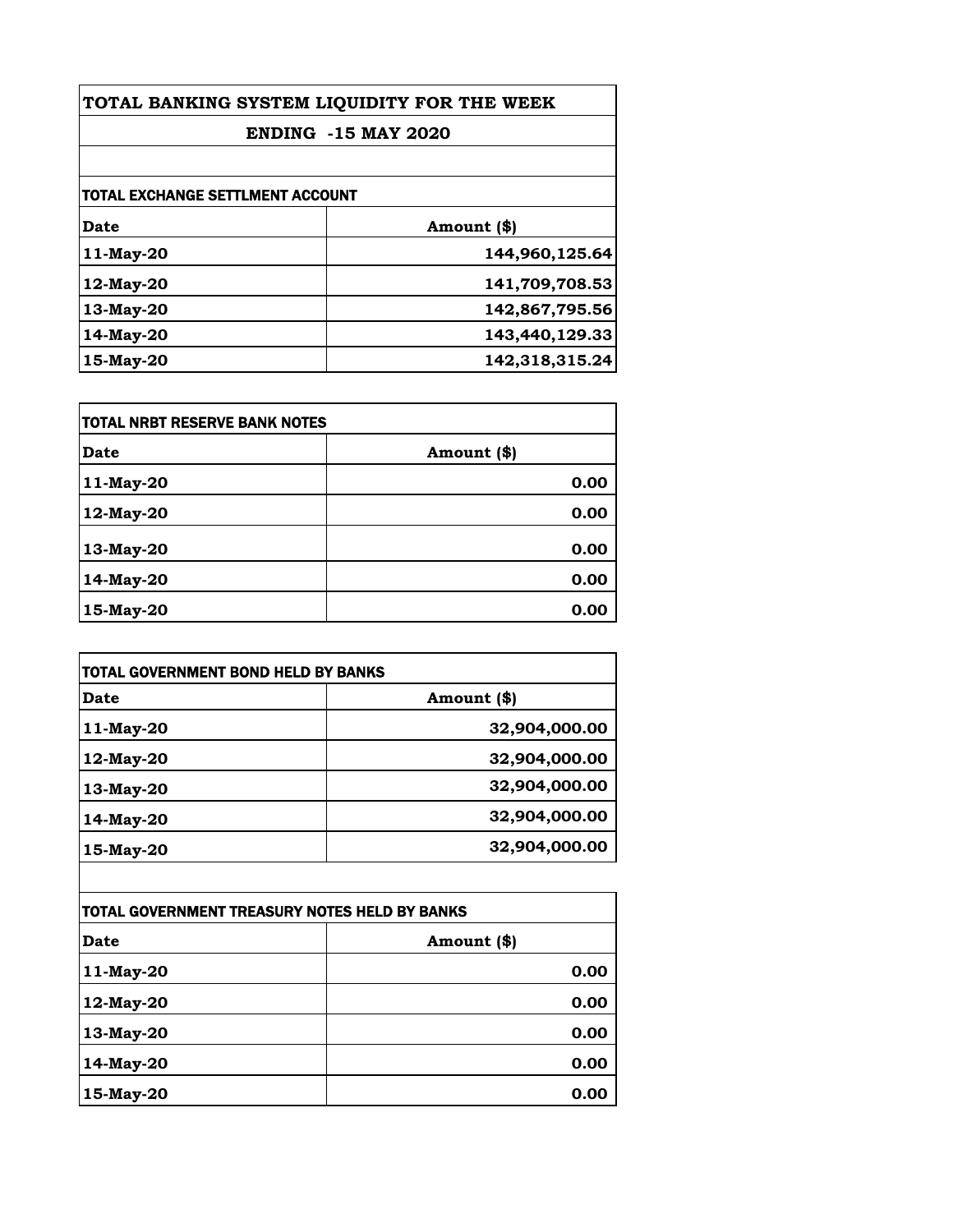| TOTAL BANKING SYSTEM LIQUIDITY FOR THE WEEK<br><b>ENDING -22 MAY 2020</b> |                |  |
|---------------------------------------------------------------------------|----------------|--|
|                                                                           |                |  |
| TOTAL EXCHANGE SETTLMENT ACCOUNT                                          |                |  |
| Date                                                                      | Amount (\$)    |  |
| 18-May-20                                                                 | 144,235,737.63 |  |
| 19-May-20                                                                 | 143,252,255.19 |  |
| 20-May-20                                                                 | 144,404,386.27 |  |
| $21$ -May-20                                                              | 145,954,015.80 |  |
| 22-May-20                                                                 | 146,949,887.34 |  |

| TOTAL NRBT RESERVE BANK NOTES |             |
|-------------------------------|-------------|
| Date                          | Amount (\$) |
| 18-May-20                     | 0.00        |
| 19-May-20                     | 0.00        |
| 20-May-20                     | 0.00        |
| 21-May-20                     | 0.00        |
| 22-May-20                     | 0.00        |

| TOTAL GOVERNMENT BOND HELD BY BANKS |               |
|-------------------------------------|---------------|
| Date                                | Amount (\$)   |
| 18-May-20                           | 32,904,000.00 |
| 19-May-20                           | 32,904,000.00 |
| 20-May-20                           | 32,904,000.00 |
| 21-May-20                           | 32,904,000.00 |
| 22-May-20                           | 32,904,000.00 |

| TOTAL GOVERNMENT TREASURY NOTES HELD BY BANKS |             |
|-----------------------------------------------|-------------|
| Date                                          | Amount (\$) |
| 18-May-20                                     | 0.00        |
| 19-May-20                                     | 0.00        |
| 20-May-20                                     | 0.00        |
| 21-May-20                                     | 0.00        |
| 22-May-20                                     | 0.00        |